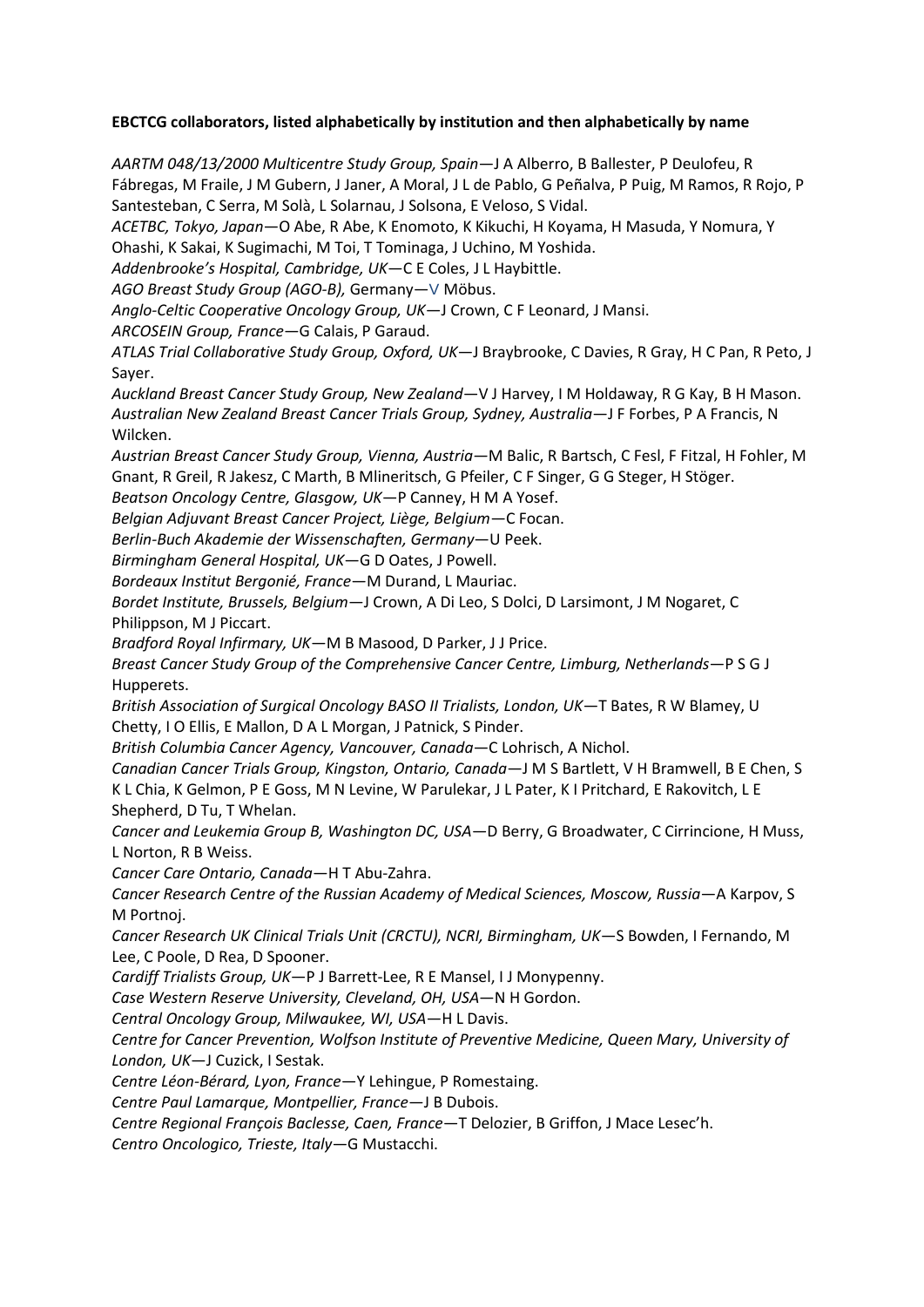*Charles University in Prague, First Faculty of Medicine, Department of Oncology of the First Faculty of Medicine and General Teaching Hospital, Czech Republic*—L Petruzelka, O Pribylova. *Cheltenham General Hospital, UK*—J R Owen.

*Chemo N0 Trial Group, Germany*—N Harbeck, F Jänicke, C Meisner, M Schmitt, C Thomssen. *Chicago University, IL, USA*—P Meier.

*Chinese Academy of Medical Sciences, Beijing, People's Republic of China (in collaboration with the Oxford MRC PHRU)*—Y Shan, Y F Shao, X Wang, B Xu, D B Zhao (MRC PHRU: Z M Chen, H C Pan). *Christie Hospital and Holt Radium Institute, Manchester, UK*—A Howell, R Swindell.

*Coimbra Instituto de Oncologia, Portugal*—J Albano, C F de Oliveira, H Gervásio, J Gordilho. *Copenhagen Breast Cancer Trials, Copenhagen, Denmark*—B Ejlertsen, M-B Jensen, H Mouridsen. *Dana-Farber Cancer Institute, Boston, MA, USA*—R S Gelman, J R Harris, C Henderson, C L Shapiro, E Winer.

*Danish Breast Cancer Cooperative Group, Copenhagen, Denmark*— P Christiansen, B Ejlertsen, M Ewertz, M-B Jensen, H T Mouridsen.

*Düsseldorf University, Germany*—T Fehm, H J Trampisch.

*Dutch Breast Cancer Trialists' Group (BOOG)—*S Linn, P Peer, V Tjan-Heijnen, S Vliek.

*Dutch Working Party for Autologous Bone Marrow Transplant in Solid Tumours, Amsterdam & Groningen, Netherlands*—O Dalesio, E G E de Vries, S Rodenhuis, H van Tinteren.

*Eastern Cooperative Oncology Group, Boston, MA, USA*—R L Comis, N E Davidson, R Gray, N Robert, G Sledge, L J Solin, J A Sparano, D C Tormey, W Wood.

*Edinburgh Breast Unit, UK*—D Cameron, U Chetty, J M Dixon, P Forrest, W Jack, I Kunkler. *Elim Hospital, Hamburg, Germany*—J Rossbach.

*Erasmus MC/Daniel den Hoed Cancer Center, Rotterdam, Netherlands*— J G M Klijn, A D Treurniet-Donker, W L J van Putten.

*European Institute of Oncology, Milan, Italy*—N Rotmensz, U Veronesi, G Viale.

*European Organization for Research and Treatment of Cancer, Brussels, Belgium*—H Bartelink, N Bijker, J Bogaerts, F Cardoso, T Cufer, J P Julien, P M Poortmans, E Rutgers, C J H van de Velde. *Evanston Hospital, IL, USA*—M P Cunningham.

*Finnish Breast Cancer Group, Finland*—R Huovinen, H Joensuu.

*Fondazione Maugeri Pavia, Italy*—A Costa.

*Fondazione Michelangelo, Milan, Italy*—G Bonadonna, L Gianni, P Valagussa.

*Fox Chase Cancer Center, Philadelphia, PA, USA*—L J Goldstein.

*French Adjuvant Study Group (GFEA), Guyancourt, France*—J Bonneterre, P Fargeot, P Fumoleau, P Kerbrat, E Luporsi, M Namer.

*Fudan University Shanghai Cancer Center, Shanghai, China—*Z M Shao, K D Yu.

*GEICAM, Spanish Breast Cancer Group, Spain*—E Carrasco, M Martin, M A Segui.

*German Adjuvant Breast Group (GABG), Frankfurt, Germany*—W Eiermann, J Hilfrich, W Jonat, M Kaufmann, R Kreienberg, M Schumacher.

*German Breast Cancer Study Group (BMFT), Freiburg, Germany*—G Bastert, H Rauschecker, R Sauer, W Sauerbrei, A Schauer, M Schumacher.

*German Breast Group (GBG), Neu-Isenburg, Germany*—J U Blohmer, S D Costa, H Eidtmann, B Gerber, C Jackisch, S Loibl, V Nekljudova, G von Minckwitz.

*Ghent University Hospital, Belgium*—A de Schryver, L Vakaet.

*GIVIO Interdisciplinary Group for Cancer Care Evaluation, Chieti, Italy*—M Belfiglio, A Nicolucci, F Pellegrini, M C Pirozzoli, M Sacco, M Valentini.

*Glasgow Victoria Infirmary, UK*—C S McArdle, D C Smith, S Stallard.

*Groote Schuur Hospital, Cape Town, South Africa*—D M Dent, C A Gudgeon, A Hacking, E Murray, E Panieri, ID Werner.

*Gruppo Interdisciplinare Veneto di Oncologia Mammaria (GIVOM), Italy*—G L De Salvo, P Del Bianco, G Zavagno.

*Grupo Oncológico Cooperativo del Sur (GOCS), Argentina—*B Leone, C T Vallejo, A Zwenger.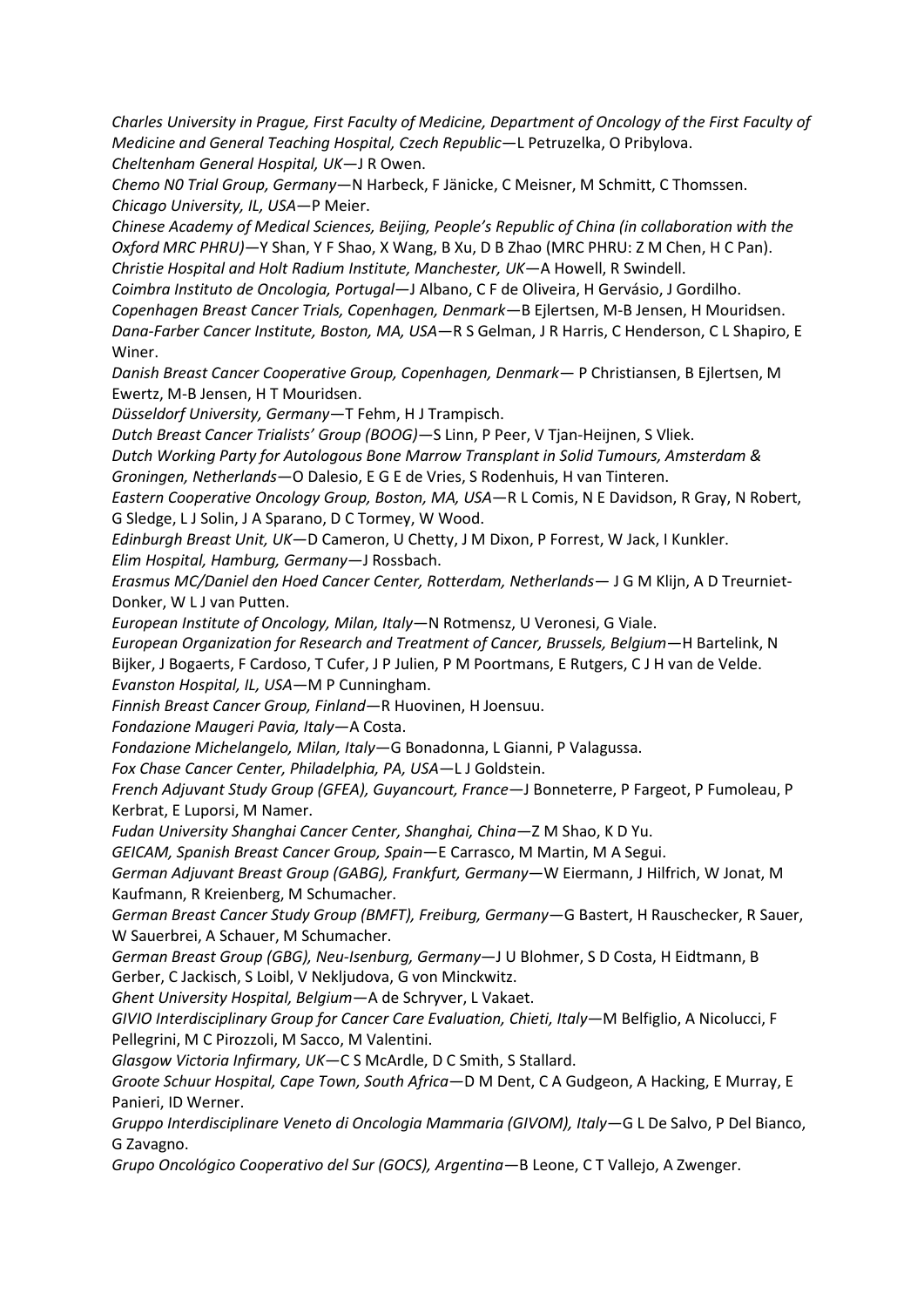*Gruppo Oncologico Clinico Cooperativo del Nord Est, Aviano, Italy*—E Galligioni.

*Gruppo Oncologico Dell'Italia Meridionale (GOIM), Rome, Italy*—M Lopez.

*Guadalajara Hospital de 20 Noviembre, Mexico*—A Erazo, J Y Medina.

*Gunma University, Japan*—J Horiguchi, H Takei.

*Guy's Hospital, London, UK*—I S Fentiman, J L Hayward, R D Rubens, D Skilton.

*Heidelberg University I, Germany*—H Scheurlen.

*Heidelberg University II, Germany*—M Kaufmann, H C Sohn.

*Helios Klinikum Berlin-Buch, Germany*—M Untch.

*Hellenic Breast Surgeons Society, Greece*—U Dafni, C Markopoulos.

*Hellenic Cooperative Oncology Group, Athens, Greece*—G Fountzilas, G-A Koliou.

*Hellenic Oncology Research Group, Greece*—D Mavroudis.

*Helsinki Deaconess Medical Centre, Finland*—P Klefstrom.

*Helsinki University, Finland*—C Blomqvist, T Saarto.

*Herceptin-Adjuvant (HERA)/Breast International Group (BIG)*—D Cameron, E de Azambuja, R Gelber, M Piccart, M Regan.

*Hospital del Mar, Barcelona, Spain*—M Gallen.

*Humanitas Cancer Center, Milan, Italy*—G Canavese, C Tinterri.

*Innsbruck University, Austria*—R Margreiter.

*Institut Claudius Regaud, Toulouse, France*—B de Lafontan, J Mihura, H Roché.

*Institut Curie, Paris, France*—B Asselain, R J Salmon, J R Vilcoq.

*Institut Curie - Hôpital René Huguenin, Paris, St Cloud, France*—E Brain, B de La Lande, E Mouret-Fourme.

*Institut Gustave-Roussy, Paris, France*—F André, R Arriagada, S Delaloge, C Hill, S Koscielny,S Michiels, C Rubino.

*Institute of Cancer Research Clinical Trials and Statistics Unit (ICR-CTSU, NCRI), UK*—R A'Hern, J Bliss, P Ellis, L Kilburn, J R Yarnold.

*Instituto de Investigación Sanitaria Gregorio Marañón, Universidad Complutense, GEICAM, CIBERONC, Madrid, Spain*—M Martin.

*Integraal Kankercentrum, Amsterdam, Netherlands*—J Benraadt, M Kooi, A O van de Velde, J A van Dongen, J B Vermorken.

*International Atomic Energy Agency (IAEA), Vienna, Austria—*G W Jones, E Rosenblatt, E Zubizarreta. *International Breast Cancer Study Group (IBCSG), Bern, Switzerland*—M Castiglione, A Coates, M Colleoni, J Collins, J Forbes, R D Gelber, A Goldhirsch, J Lindtner, O Pagani, K N Price, M M Regan, C M Rudenstam, H J Senn, B Thuerlimann.

*International Collaborative Cancer Group, Charing Cross Hospital, London, UK*—J M Bliss, C E D Chilvers, R C Coombes, E Hall, M Marty.

*International Drug Development Institute, Louvain-la-Neuve, Belgium*—M Buyse.

*International TABLE Study Group, Berlin, Germany*—K Possinger, P Schmid, M Untch, D Wallwiener. *ISD Cancer Clinical Trials Team (incorporating the former Scottish Cancer Therapy Network), Edinburgh, UK*—L Foster, W D George, H J Stewart, P Stroner.

*Israel NSABC, Tel Aviv, Israel*—R Borovik, H Hayat, M J Inbar, T Peretz, E Robinson.

*Istituto Nazionale per lo Studio e la Cura dei Tumori, Milan, Italy*—T Camerini, F Formelli, G Martelli, M G Di Mauro, P Valagussa.

*Istituto Nazionale Tumori IRCCS Fondazione Pascale, Napoli, Italy—*C Gallo, F Perrone.

*Istituto Scientifico Romagnolo per lo Studio e la Cura dei Tumori, Meldola, Italy—*D Amadori.

*Italian Cooperative Chemo-Radio-Surgical Group, Bologna, Italy*—A Martoni, F Pannuti.

*Italian Oncology Group for Clinical Research (GOIRC), Parma, Italy*— R Camisa, A Musolino, R Passalacqua.

*Japan Clinical Oncology Group–Breast Cancer Study Group, Japan*—H Iwata, T Shien. *Japanese Foundation for Multidisciplinary Treatment of Cancer, Tokyo, Japan*—O Abe, T Ikeda, K Inokuchi, K Kikuchi, K Sawa.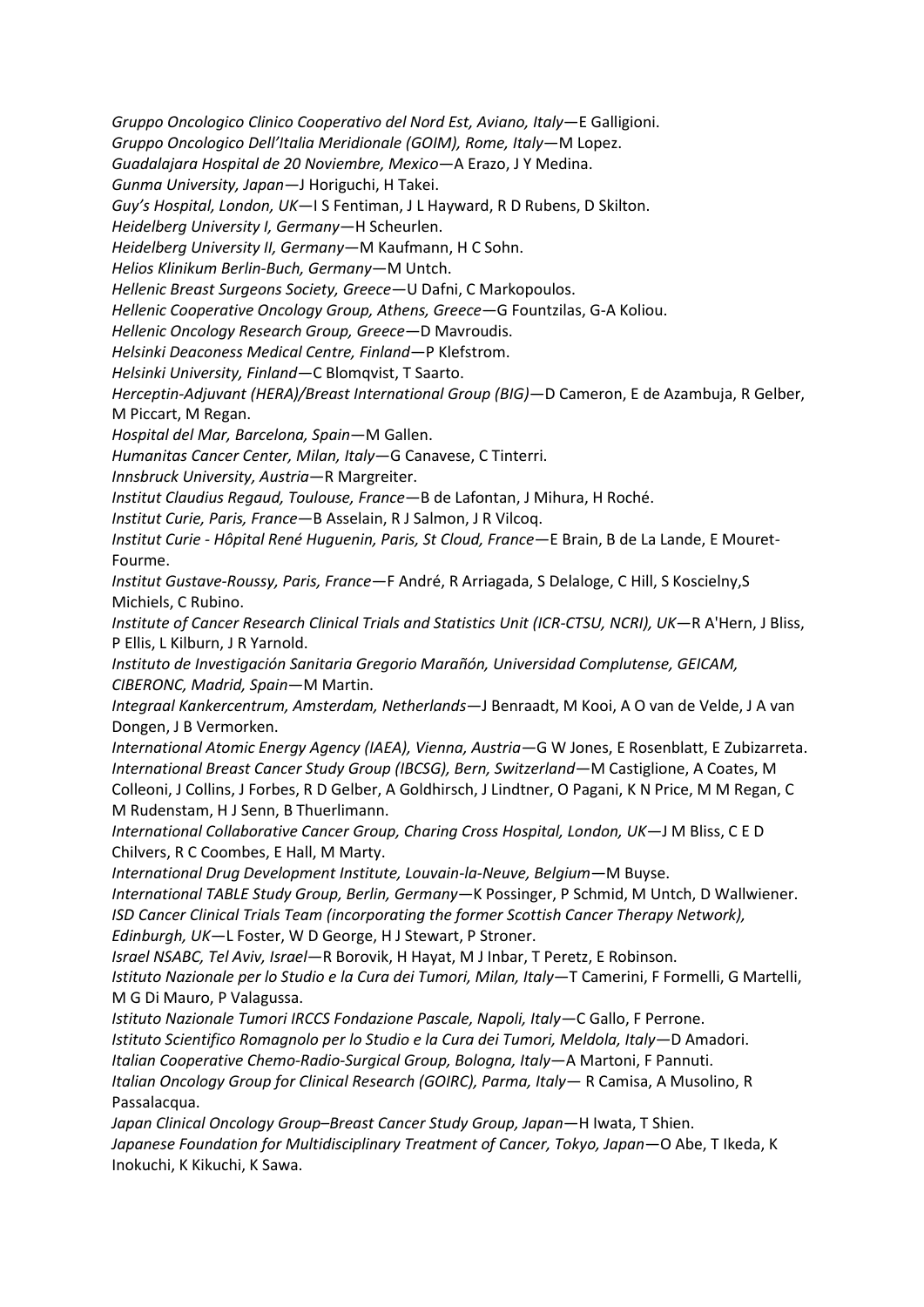*Kawasaki Medical School, Japan*—H Sonoo.

*Klinikum Bayreuth, Germany—*M Sadoon, A H Tulusan.

*Kobe Breast Cancer Oncology Group, Japan—*N Kohno, M Miyashita, S Takao.

*Korean Breast Cancer Study Group (KBCSG), Korea—*H A Kim, W C Noh.

*Korean Cancer Study Group (KCSG), Seoul, South Korea*—J.-H Ahn, K H Jung.

*Krakow Institute of Oncology, Poland*—S Korzeniowski, J Skolyszewski.

*Kumamoto University Group, Japan*—M Ogawa, J Yamashita.

*Leiden University Medical Center, Netherlands*—E Bastiaannet, G J Liefers, C J H van de Velde. *Leuven Akademisch Ziekenhuis, Gasthuisberg, Belgium*—R Christiaens, P Neven, R Paridaens, W Van den Bogaert.

*Ludwig-Maximilians University, Munich, Germany*—S Braun.

*Marseille Laboratoire de Cancérologie Biologique APM, France*—P Martin, S Romain.

*Medical University Vienna – General Hospital - Department of Obstetrics and Gynaecology and Department of Medicine I, Vienna, Austria*—M Janauer, M Seifert, P Sevelda, C C Zielinski.

*Memorial Sloan-Kettering Cancer Center, New York, NY, USA*—T Hakes, C A Hudis, L Norton, R Wittes.

*Metaxas Memorial Cancer Hospital, Athens, Greece*—P Foroglou, G Giokas, D Kondylis, B Lissaios (deceased).

*Mexican National Medical Center, Mexico City, Mexico*—R de la Huerta, M G Sainz.

*National Cancer Center, Goyang, South Korea*—J Ro.

*National Cancer Institute, Bethesda, MD, USA—*K Camphausen, D Danforth, A Lichter, M Lippman, D Smart, S Steinberg.

*National Cancer Institute of Bari, Italy*—C D'Amico, M Lioce, A Paradiso.

*National Kyushu Cancer Center, Japan*—Y Nomura, S Ohno.

*National Surgical Adjuvant Breast and Bowel Project (NSABP), Pittsburgh, PA, USA*—S Anderson, H Bandos, A Brown (deceased), J Bryant (deceased), R Cecchini, J Costantino, J Dignam, B Fisher, C Geyer, E P Mamounas, S Paik, C Redmond, E Romond, S Swain, G Tang, M A Torres, L Wickerham, N Wolmark, G Yothers.

*National Surgical Adjuvant Study Group (N-SAS-BC), Japan*—T Aihara, Y Hozumi, Y Nomura. *Nolvadex Adjuvant Trial Organisation, London, UK*—M Baum, I M Jackson (deceased), M K Palmer. *North Central Cancer Treatment Group (NCCTG), Mayo Clinic, Rochester, MN, USA*—A Moreno-Aspitia, J N Ingle, E Perez, V J Suman.

*North Sweden Breast Cancer Group, Umeå, Sweden*—A Andresson, N O Bengtsson, H Jonsson, M Sund.

*North-West Oncology Group (GONO), Italy*—L Del Mastro, M Venturini.

*North-Western British Surgeons, Manchester, UK*—J P Lythgoe, R Swindell.

*Northwick Park Hospital, London, UK*—M Kissin.

*Norwegian Breast Cancer Group, Oslo, Norway*—B Erikstein, E Hannisdal, A B Jacobsen, K V Reinertsen, J E Varhaug.

*Norwegian Radium Hospital, Oslo, Norway*—B Erikstein, S Gundersen, M Hauer-Jensen, H Høst, A B Jacobsen, R Nissen-Meyer.

*Nottingham City Hospital, UK*—R W Blamey, A K Mitchell, D A L Morgan, J F R Robertson. *Nuffield Department of Population Health (NDPH), Oxford, UK (ie, members of the Oxford-based EBCTCG Secretariat)*—C Boddington, R Bradley, J Braybrooke, J A Burrett, M Clarke, D Cutter, C Davies, L Davies, D Dodwell, F Duane, V Evans, L Gettins, J Godwin, R Gray, R Hills, S James, A Kerr, H Liu, Z Liu, E MacKinnon, G Mannu, P McGale, T McHugh, P Morris, H C Pan, R Peto, S Read, C Taylor,

Y Wang, Z Wang.

*Oita Prefectural Hospital, Japan*—H Ueo.

*Oncofrance, Paris, France*—M Di Palma, G Mathé (deceased), J L Misset.

*Ontario Clinical Oncology Group, Hamilton, Canada*—M Levine, K I Pritchard, T Whelan.

*Osaka City University, Japan*—K Morimoto.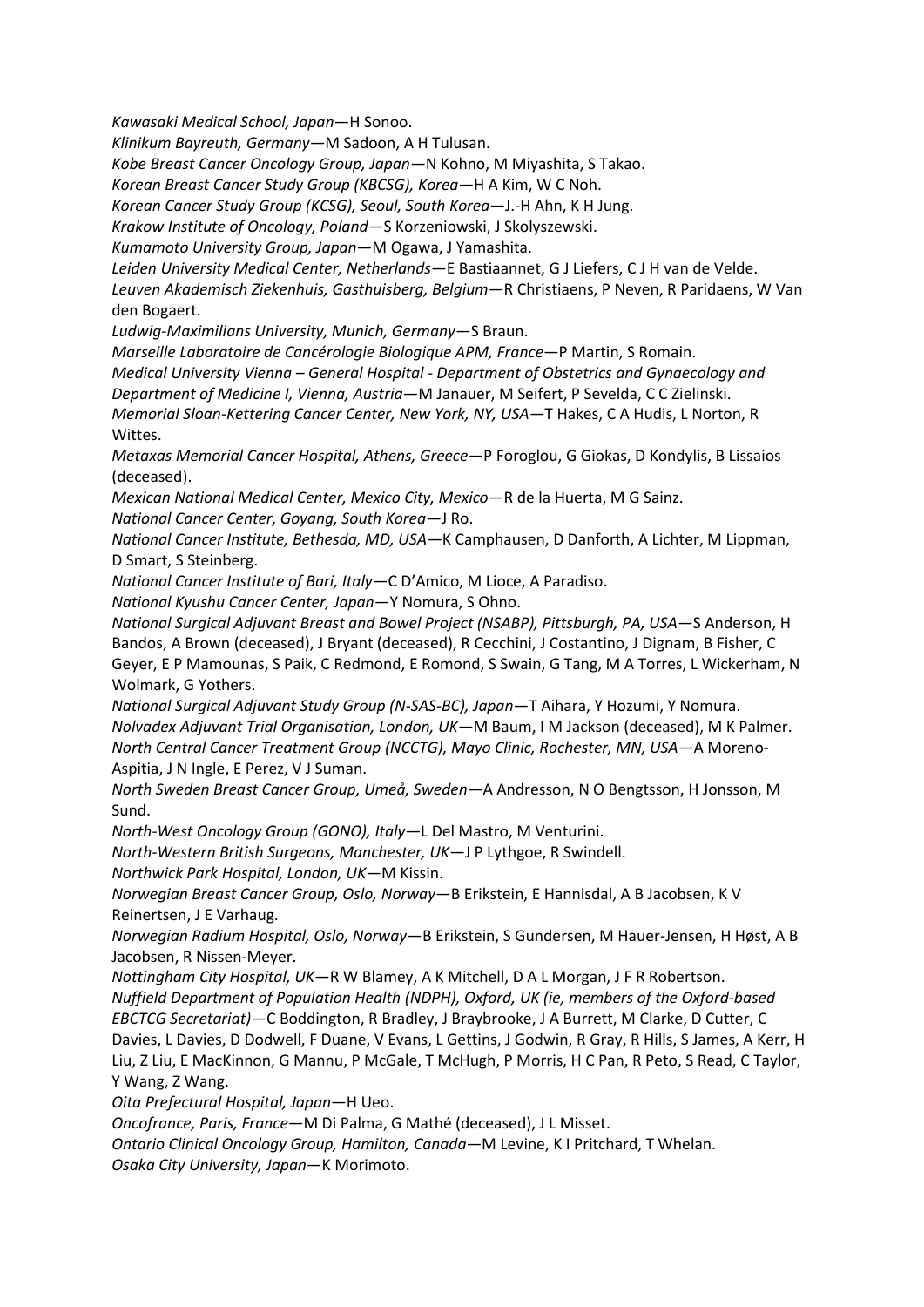*Osaka National Hospital, Japan*—K Sawa, Y Takatsuka.

*Ospedale Policlinico San Martino, Genova, Italy—*D Bedognetti**,** C Bighin, P Bruzzi, L Del Mastro, B Dozin, S Pastorino, P Pronzato, M R Sertoli.

*Oxford University Hospitals NHS Foundation Trust, Churchill Hospital, Oxford, UK*—E Crossley, A Harris, D Talbot, M Taylor.

*Parma Hospital, Italy*—G Cocconi, B di Blasio.

*Petrov Research Institute of Oncology, St Petersburg, Russia*—V Ivanov, R Paltuev, V Semiglazov. *Piedmont Oncology Association, Winston-Salem, NC, USA*—J Brockschmidt, M R Cooper.

*Pretoria University, South Africa*—C I Falkson.

*ProBONE study group, Marburg, Germany—*P Hadji.

*Royal Marsden NHS Trust, London and Sutton, UK*—R A'Hern, M Dowsett, A Makris, M Parton, K Pennert, T J Powles, I E Smith, J R Yarnold.

*SABRE trial group (international)—G Clack, C Van Poznak.*

*St George Hospital, Sydney, Australia*—L Browne, P Graham.

*St George's Hospital, London, UK*—J C Gazet.

*St Luke's Hospital, Dublin, Ireland*—N Corcoran.

*Sardinia Oncology Hospital A Businico, Cagliari, Sardinia*—N Deshpande, L di Martino.

*Samuel Oschin Comprehensive Cancer Center, Los Angeles, USA—*A E Giuliano.

*SASIB International Trialists, Cape Town, South Africa*—P Douglas, A Hacking, H Høst, A Lindtner, G Notter.

*Saskatchewan Cancer Foundation, Regina, Canada*—A J S Bryant, G H Ewing, L A Firth, J L Krushen-Kosloski.

*Scandinavian Adjuvant Chemotherapy Study Group, Oslo, Norway*—R Nissen-Meyer.

*South Sweden Breast Cancer Group, Lund, Sweden*—H Anderson, F Killander, P Malmström, L Rydén. *South-East Sweden Breast Cancer Group, Linköping, Sweden*—L-G Arnesson, J Carstensen, M

Dufmats, H Fohlin, B Nordenskjöld, M Söderberg, M Sundqvist.

*South-Eastern Cancer Study Group and Alabama Breast Cancer Project, Birmingham, AL, USA*—J T Carpenter.

*Southampton Oncology Centre, UK*—R I Cutress, G T Royle, P D Simmonds.

*Southwest Oncology Group, San Antonio, TX, USA*—K Albain, W Barlow, J Gralow, D Hayes, G Hortobagyi, R Jagsi, S Martino, L Pusztai, P Sharma, A Thompson.

*Stockholm Breast Cancer Study Group, Sweden*—J Bergh, T Bondesson, F Celebioglu, K Dahlberg, T Fornander, I Fredriksson, J Frisell, E Göransson, M Iiristo, U Johansson, E Lenner, L Löfgren, P Nikolaidis, L Perbeck, S Rotstein, K Sandelin, L Skoog, G Svane, E af Trampe, C Wadström.

*SUCCESS-Study Group, University of Düsseldorf, Germany*—W Janni.

*SweBCG 91 RT trial group, Sweden—P-O Bendahl, E Holmberg, P Karlsson, F Killander, E Nimeus. Swiss Group for Clinical Cancer Research (SAKK), Bern, and OSAKO, St Gallen, Switzerland*—M Castiglione, A Goldhirsch, R Maibach, H J Senn, B Thürlimann.

*Tamoxifen Exemestrane Adjuvant Multinational (TEAM) trial*—J M S Bartlett, E Bastiaannet, P Hadji, Y Hozumi, D Rea, C J H van de Velde.

*Tampere University Hospital, Finland*—K Holli, K Rouhento.

*Tel Aviv Sourasky Medical Center, Sackler School of Medicine, Tel Aviv University, Israel*—T Safra. *Tel Aviv University, Israel*—H Brenner, A Hercbergs.

*Texas Oncology-Baylor Charles A. Sammons Cancer Center, US Oncology Network, Dallas, TX, USA—*J L Blum.

*Tokyo Cancer Institute Hospital, Japan*—M Yoshimoto.

*Toronto-Edmonton Breast Cancer Study Group, Canada*—A H G Paterson, K I Pritchard.

*Toronto Princess Margaret Hospital, Canada*—A Fyles, J W Meakin, T Panzarella, K I Pritchard.

*TRIO (formerly Breast Cancer International Research Group, BCIRG)*—V Bee, J Crown, H Fung, J Mackey, M Martin, M Press, D Slamon.

*Tunis Institut Salah Azaiz, Tunisia*—J Bahi.